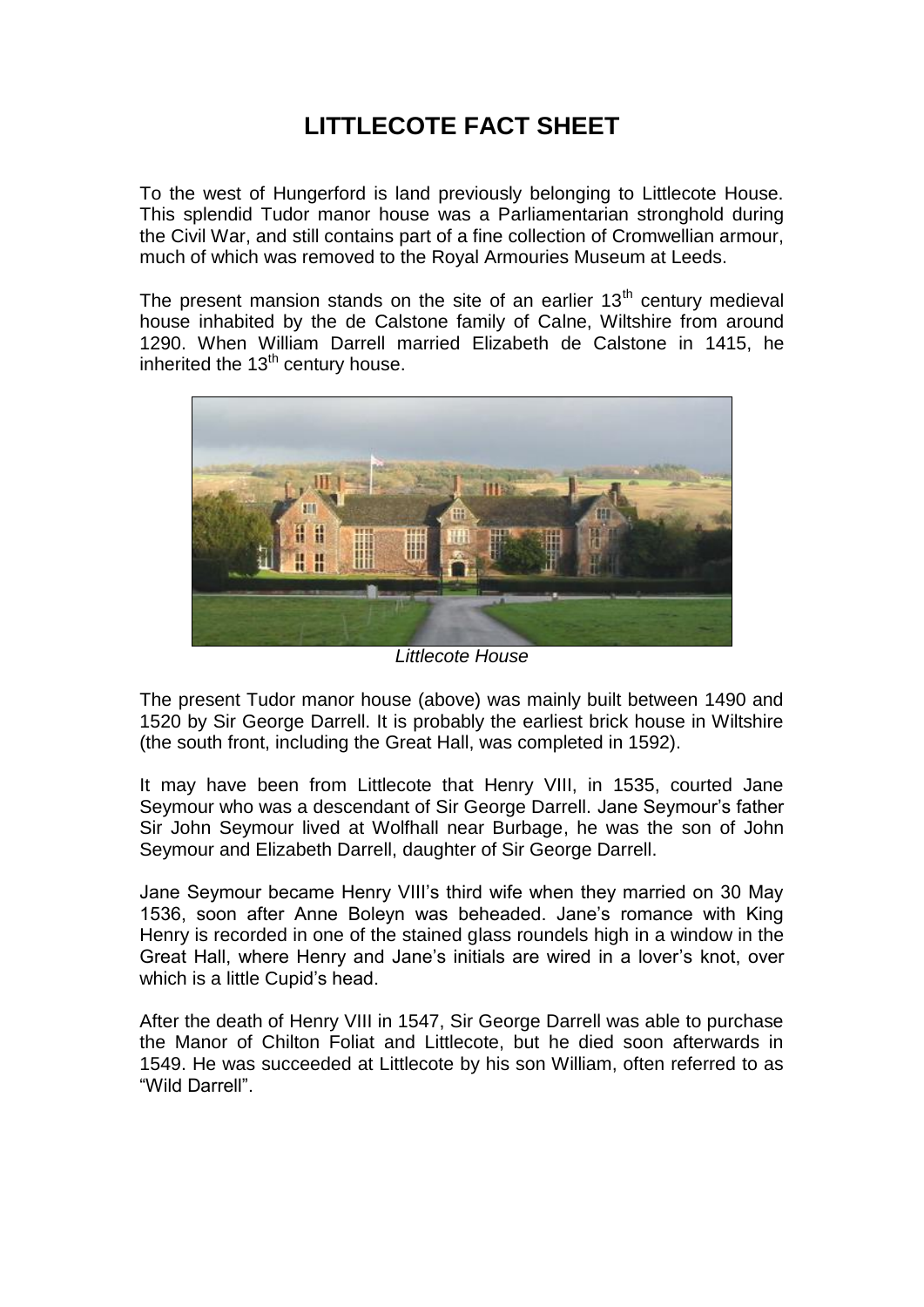The last of the Darrell owners is connected with several scandals and the house's resident ghost story. William Darrell's father had left the house to his mistress Mary Danyell, but Darrell was able to recover it when he came of age in 1560. He spent lavishly, left his debts unpaid, and went to law with most of his neighbours, acquiring enemies in the process. He sold or pawned all the family plate as a result of his mode of living. He was involved in a scandalous affair with Lady Ann Hungerford, his neighbour at Hungerford Park; when Sir Walter Hungerford sued for divorce, she was acquitted, and Sir Walter sent to prison.

Some years later, Mother Barnes, a midwife from Great Shefford, recalled being brought blind-folded in 1575 to the childbed of a lady, with a gentleman standing by who commanded her to save the life of the mother, but who (as soon as the child was born) threw it into the fire. Mother Barnes did not name or indicated either Darrell or Littlecote, but his enemies quickly ascribed the murder to him. He was brought before the Commissioners at Newbury, and he and his servants were charged with murder. He fled to Court, owing the Earl of Pembroke £3,000. Darrell's financial troubles increased, and he mortgaged Littlecote, first to Sir Thomas Bromley, and then to Sir John Popham, the Attorney General, who is said to have saved him from prosecution.

It is said that he lived very luxuriously whilst at Court, having fish, game and venison sent to him every day from the Littlecote estate. He remained in Court until 1<sup>st</sup> October 1589. He died of a riding accident (some say because he saw the ghost of a child) and he is buried at St. Lawrence Church, Hungerford.

Sir John Popham had been Speaker of the House of Commons from 1580 to 1583, and Attorney General from 1 June 1581 to 1592. He presided over the trial of Mary, Queens of Scots in 1587, sentencing her to death. On 2 June 1592, whilst owner of Littlecote, he was appointed Lord Chief Justice of England, a post he held until June 1607. During this time he presided over the trials or Sir Walter Raleigh (1603) and the conspirators of the Gunpowder Plot, including Guy Fawkes (1606). He sentenced Fawkes to death.

The Popham and Leybourn-Popham family were to remain Lords of the Manor of Chilton Foliat, thus owning the Littlecote Estate and the Bear in Hungerford, for over 300 years

During the English Civil War, Littlecote was a stronghold of the Parliamentarian Army. Colonel Alexander Popham was an opponent of King Charles I and his garrison at Littlecote wore buff coats. However, Colonel Popham appeared to have changed his allegiance by 1659 when he supported General Monk in the restoration of Charles II and was elected a member of the Council of State which took upon itself the administration of the Government up to the Restoration.